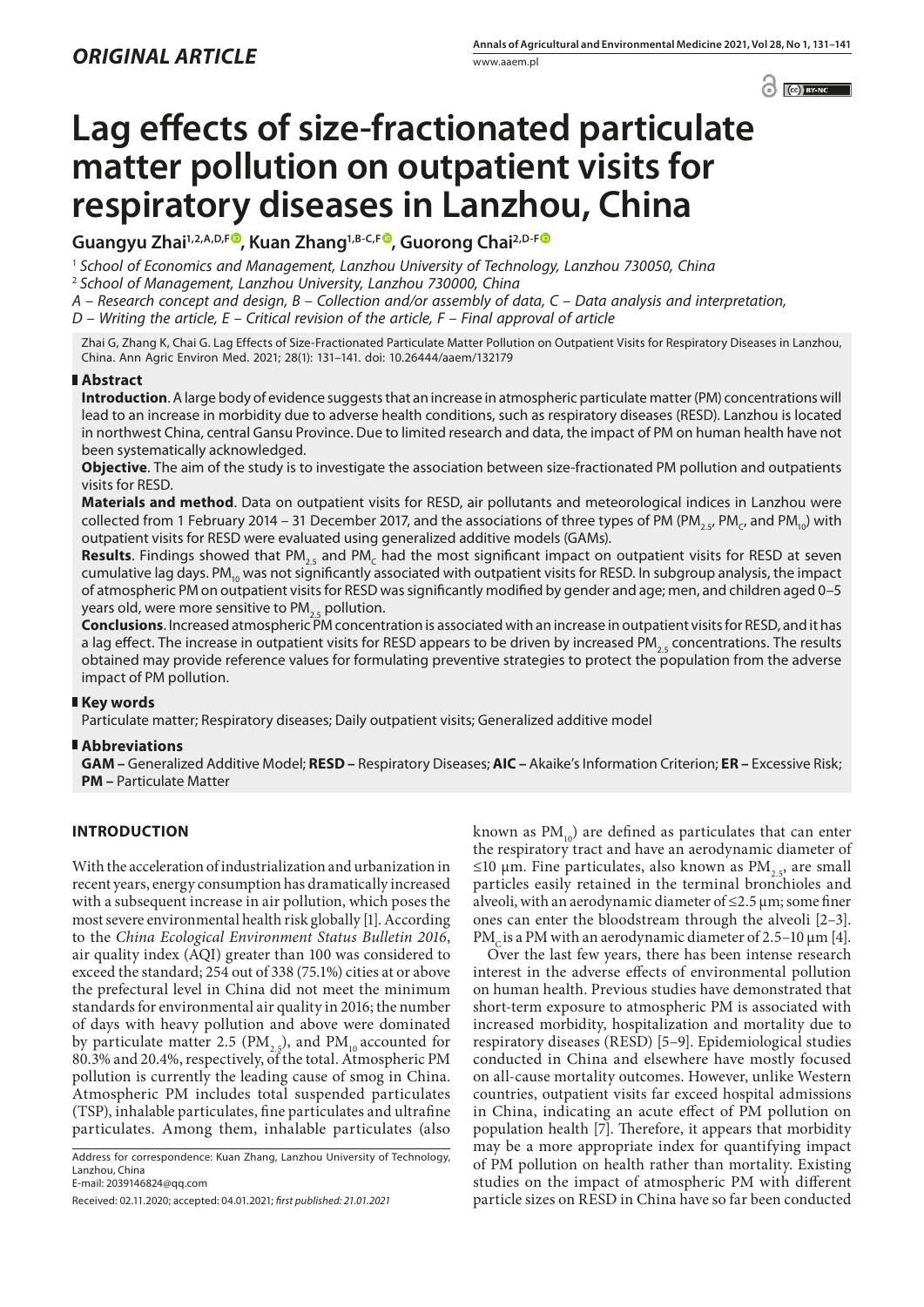in Beijing, Nanjing, Dongguan, Guangzhou and Ningbo [4;7;10–12]. However, the components of atmospheric PM vary significantly from region to region, and its impact on health is also different [7]. In previous studies, outpatient data were rarely used to simultaneously evaluate the impact of three types of PM (PM<sub>2.5</sub>, PM<sub>C</sub>, and PM<sub>10</sub>) on patients with RESD, with stratification by gender and age groups.

Lanzhou, the capital and largest city of central Gansu Province in northwest China, is an industrial city dominated by petrochemicals, metallurgy and machinery. It is surrounded by mountains, forming a bead-like river valley terrain with canyons and basins, and to the northeast of Lanzhou lies the Qinghai-Tibet Plateau. Due to its topographic conditions and geographic location, the atmosphere of Lanzhou remains in an ultra-stable state, which is not conducive to the diffusion and dilution of atmospheric pollutants. Furthermore, fossil fuel consumption has increased due to the acceleration of industrialization and urbanization and increased ownership of motor vehicles, thus raising the atmospheric PM<sub>2.5</sub> concentration. Also, the Tengger Desert, one of the three major dust sources in China, is only 200 kilometers from Lanzhou, and the Badain Jaran Desert is located 500 kilometers to the northwest of Lanzhou; natural dust fall is therefore severe and sand-dust weather frequently occurs in Lanzhou [13]. Studies have shown that surface soil accounts for 46.33% of PM<sub>10</sub> in Lanzhou due to the dry weather [14], so atmospheric PM $_{10}^{\circ}$  concentration in Lanzhou is increased by sand-dust weather. Between 2007–2017, the annual average PM<sub>10</sub> concentration in Lanzhou exceeded the second-level standard of environmental air quality in China (70 μg/m<sup>3</sup>). The  $PM_{2.5}$  concentration remained at 60–70  $\mu$ g/m<sup>3</sup>, which also exceeded the national second-level standard by 1.5 times. Given the increasing air pollution and concerns with adverse health effects, there has been an increasing number of research studies on atmospheric particulate pollutants in Lanzhou, focusing on TSP, dust fall and floating dust. There are limited studies on pollution characteristics, chemical composition and sources of  $PM_{10}$  and  $PM_{2.5}$  [15–16]. To our knowledge, no study has yet evaluated the impact of  $PM$ <sub>2.5</sub>,  $PM<sub>c</sub>$  and  $PM<sub>10</sub>$  on RESD in Lanzhou.

## **OBJECTIVES**

The aim of the study was to investigate the association between size-fractionated PM pollution and outpatients visits for RESD, with the objective of clarifying the adverse effects of RESD due to PM pollution in Lanzhou, which may help in formulating preventive strategies.

## **MATERIALS AND METHOD**

**Study area.** Lanzhou is the capital of Gansu Province, located in northwestern China and central Gansu Province (102°24'-104°33'E, 35°23'-37°42'N). It has a typical temperate semi-arid continental monsoon climate. The annual average temperature is 10.3°C, the summer is warm and short and the winter is cold and long. During the summer, precipitation is small and concentrated; it is dry and windy and the day-night temperature difference is substantial. The city covers a total area of 13,100 square kilometers and the total population of the municipal district is about three million.

**Data sources.** Data on daily outpatient visits for RESD in Lanzhou from 1 February 2014 – 31 December 2017 were obtained from three local Grade A Class 3 hospitals. These included the home address, gender, age, date of outpatient visit, disease diagnosis and visit ID of patients. Non-local patients were excluded based on their home addresses. Disease diagnoses were coded according to the 10<sup>th</sup> edition of the International Classification of Diseases (ICD-10) codes (J00-J99). The disease of concern primarily included upper respiratory tract infection (URTI; ICD-10: J00-J06 and J30-J39), lower respiratory tract infection (LRTI; ICD-10: J20-J22 and J40-J47), and asthma (ICD-10: J45-J46). Asthma accounted for 3.24% of all outcomes, upper respiratory tract infections for 69.51%, lower respiratory tract infections for 20.59% and others for 6.67%.

Data on atmospheric pollutants were obtained from the national urban air quality real-time publishing platform [\(http://106.37.208.233:20035/](http://106.37.208.233:20035/)), and daily monitoring data of Lanzhou were selected, including  $PM_{2.5}$ ,  $PM_{10}$ , sulfur dioxide (SO<sub>2</sub>), and nitrogen dioxide (NO<sub>2</sub>). The daily average concentration of pollutants was the arithmetic mean of the data from the four State-controlled monitoring points in Lanzhou. Both data integrity and consistency complied with the requirements of the national ambient air quality monitoring specifications, without abnormally high or low values and missing values, but with higher accuracy. The location distribution of hospitals and environmental monitoring points in Lanzhou are shown in Figure 1. The meteorological data came from Gansu Meteorological Bureau, which included average temperature and relative humidity.



**Figure 1.** Location of Lanzhou in China and air pollution monitor and hospital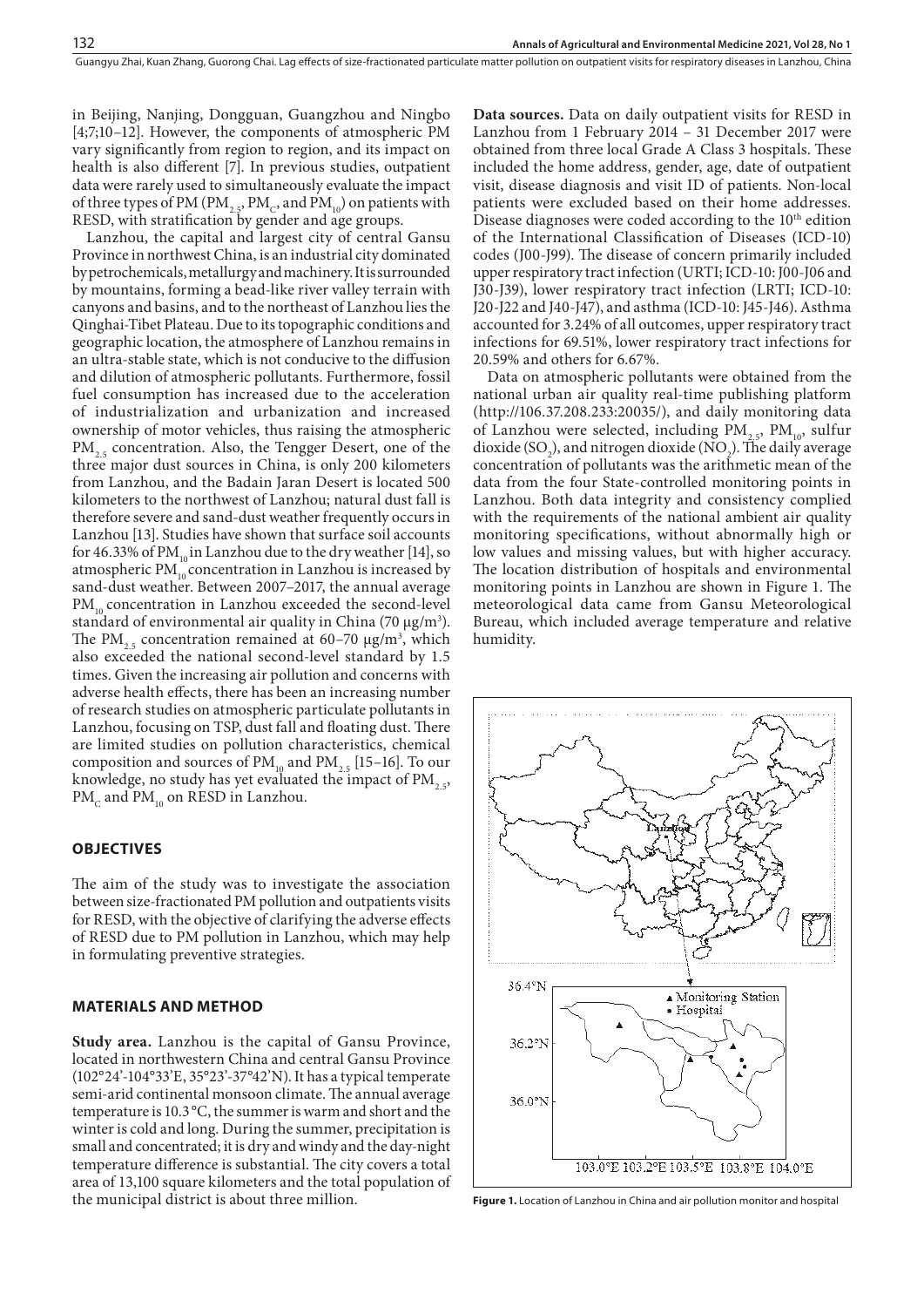**Statistical analysis.** Since the proportion of daily outpatient visits for RESD in the total population was small and approximately conforms to the Poisson distribution, the short-term impact of atmospheric PM on daily outpatient visits for RESD was analyzed using a semi-parametric generalized additive model (SGAM) based on Poisson regression. The basic model formula is as follows:

# $Log[E(Y_t)] = \alpha + \beta Z_t + ns(time, df) + ns(Temp_t, df) +$ +*ns*(*RH*<sup>t</sup> ,*df*)+*DOW*+*Holiday*

In the formula, *Y* represents the outpatient visits on the *t* day;  $E(Y_t)$  represents the expected outpatient visits on the *t* day; *α* is the intercept; Z<sub>i</sub> indicates the pollutant concentration on the *t* day; *β* is the regression coefficient; *ns* indicates the natural cubic spline; *time* is the time variable; *Temp* indicates the average temperature on the *t* day; *RH* represents the average relative humidity on the *t* day; *DOW* indicates the day-of-the-week effect; *Holiday* indicates the holiday effect; both *DOW* and *Holiday* were used as dummy variables.

The degree of freedom of each variable in the model was determined according to the Akaike Information Criterion (AIC). More specifically, seven was selected as the degree of freedom of time variable to eliminate secular trends and seasonality. To control for the interference of confounding factors in the model [17], the natural cubic spline with a

degree of freedom of three was selected, thus controlling the influence of temperature and humidity [18–19]. The PM pollution effect was quantitatively evaluated through the increase in the value of the relative risk of outpatient visits for every 10 μg/m<sup>3</sup> increase in pollutant concentration [18;20–21]. The results were expressed as excess risk (*ER*), which was estimated using:  $ER = (e^{10\times\beta} - 1) \times 100\%$ .

Previously, it has been confirmed that the impact of air pollutants on the respiratory system has a lag effect, and the lag effect alone may reduce the association between air pollutants and disease [7;22]. Therefore, single lag effects (lag 1, lag 2, lag 3, lag 4, lag 5, lag 6, and lag 7d) and cumulative lag effects (lag01, lag02, lag03, lag04, lag05, lag06, and lag07d) of PM<sub>2.5</sub>, PM<sub>c</sub>, and PM<sub>10</sub> on outpatient visits for RESD were analyzed in this study. For the single lag effect, lag  $x (x=1, 2, 3)$ 3, …,7) represents lag associated with the mass concentration of PM in the previous x days; for the cumulative lag effect, lag 0x (x=1, 2, 3, …,7) represents lag associated with the average mass concentration of PM on the current day and the previous x days.

The outpatient medical records were stratified based on gender (male, female), age (0–5, 6–14, 15–59, ≥60-yearsold), and season. The impact of  $PM_{2,5}$ ,  $PM_{C}$ , and  $PM_{10}$  on daily outpatient visits in these different subgroups and their seasonal differences were then explored.

As shown in Table S1, the two-pollutant and multi-

**Table S1.** Percentage increase in RESD daily outpatients for a 10ug/m<sup>3</sup> increase in daily PM pollutants on lag07 day in sensitivity analyses

| Model*                 | Total                  | Male                   | Female              | $0-5$ years         | 6-14 years             | $15-59$ years          | $\geq 60$ years        |
|------------------------|------------------------|------------------------|---------------------|---------------------|------------------------|------------------------|------------------------|
| $PM_{2.5}$             |                        |                        |                     |                     |                        |                        |                        |
| df for temporal trends |                        |                        |                     |                     |                        |                        |                        |
| $df=5/year$            | 1.441(0.977,1.906)     | 1.401(0.926,1.878)     | 1.487(1.012,1.965)  | 2.571(1.973,3.171)  | $0.664(-.111, 1.446)$  | $-0.021(-.535, 0.497)$ | 0.793(0.170,1.420)     |
| df=6/year              | 1.322(0.867,1.779)     | 1.278(0.812,1.746)     | 1.373(0.905,1.842)  | 2.38(1.797,2.966)   | $0.532(-.242, 1.312)$  | $-0.056(-.571, 0.462)$ | 0.706(0.088,1.329)     |
| $df=8$ /year           | 1.434(0.802,1.869)     | 1.109(0.261,1.460)     | 1.463(0.322,1.907)  | 2.243(1.734,2.754)  | $0.562(-.327, 0.958)$  | $-0.029(-.555, 0.501)$ | 0.728(0.095,1.365)     |
| df for temp erature    |                        |                        |                     |                     |                        |                        |                        |
| $df = 4$               | 1.351(0.888,1.816)     | 1.317(0.843,1.794)     | 1.391(0.917,1.867)  | 2.464(1.868,3.064)  | $0.507(-0.27, 1.29)$   | $-0.077(-.592, 0.442)$ | 0.766(0.140, 1.395)    |
| $df = 5$               | 1.325(0.861,1.792)     | 1.298(0.822,1.776)     | 1.358(0.882,1.835)  | 2.427(1.829,3.028)  | $0.557(-.222, 1.341)$  | $-0.097(-615, 0.424)$  | 0.687(0.060, 1.318)    |
| $df=6$                 | 1.290(0.826,1.756)     | 1.261(0.785,1.740)     | 1.324(0.848,1.802)  | 2.387(1.789,2.989)  | $0.497(-.284, 1.284)$  | $-0.121(-0.64, 0.400)$ | 0.648(0.022, 1.279)    |
| PM,                    |                        |                        |                     |                     |                        |                        |                        |
| df for temporal trends |                        |                        |                     |                     |                        |                        |                        |
| $df=5/year$            | 0.465(0.231,0.699)     | 0.446(0.206,0.687)     | 0.487(0.248,0.726)  | 0.757(0.451,1.064)  | $0.37(-0.028, 0.771)$  | $0.046(-0.207, 0.3)$   | 0.222(-0.077,0.523)    |
| df=6/year              | 0.425(0.195,0.655)     | 0.405(0.169,0.642)     | 0.447(0.213,0.683)  | 0.701(0.402,1.023)  | 0.328(-0.071,0.728)    | $0.032(-0.221, 0.287)$ | 0.189(-0.109,0.488)    |
| df=8/year              | $0.421(-0.098, 0.641)$ | $0.412(-0.116, 0.641)$ | 0.432(-0.191,0.735) | 0.676(0.338,1.092)  | 0.329(-0.079,0.74)     | $0.034(-0.224, 0.292)$ | 0.190(-0.134,0.474)    |
| df for temperature     |                        |                        |                     |                     |                        |                        |                        |
| $df = 4$               | 0.472(0.242,0.704)     | 0.453(0.216,0.691)     | 0.495(0.260,0.731)  | 0.761(0.459,1.063)  | 0.379(-0.016,0.775)    | $0.057(-0.195, 0.31)$  | 0.229(-0.071,0.529)    |
| $df = 5$               | 0.474(0.244,0.705)     | 0.456(0.219,0.694)     | 0.494(0.260,0.730)  | 0.756(0.461,1.069)  | 0.4(0.006, 0.796)      | 0.056(-0.197,0.309)    | $0.210(-0.089, 0.51)$  |
| $df=6$                 | 0.493(0.263,0.724)     | 0.478(0.241,0.715)     | 0.511(0.277, 0.747) | 0.791(0.491, 1.092) | 0.431(0.036,0.828)     | $0.057(-0.196, 0.311)$ | $0.235(-0.063, 0.535)$ |
| $PM_{10}$              |                        |                        |                     |                     |                        |                        |                        |
| df for temporal trends |                        |                        |                     |                     |                        |                        |                        |
| $df=5/year$            | 0.478(0.302,0.654)     | 0.462(0.281,0.643)     | 0.496(0.317,0.676)  | 0.816(0.589, 1.045) | 0.310(0.007, 0.615)    | $0.024(-0.169, 0.218)$ | 0.238(0.01, 0.467)     |
| df=6/year              | 0.438(0.265,0.611)     | 0.421(0.243,0.599)     | 0.458(0.281,0.635)  | 0.757(0.534,0.98)   | $0.265(-0.038, 0.570)$ | $0.021(-0.183, 0.205)$ | $0.207(-0.02, 0.435)$  |
| df=8/year              | 0.429(0.012,0.647)     | 0.470(0.0204,0.604)    | 0.490(0.201,0.660)  | 0.764(0.534,0.965)  | 0.294(-0.019,0.509)    | $0.019(-0.182, 0.215)$ | 0.200(-0.033,0.434)    |
| df for temperature     |                        |                        |                     |                     |                        |                        |                        |
| $df = 4$               | 0.468(0.293,0.642)     | 0.452(0.273,0.632)     | 0.486(0.308,0.664)  | 0.800(0.574, 1.025) | 0.291(-0.011,0.594)    | $0.023(-0.17, 0.216)$  | 0.237(0.009,0.466)     |
| $df = 5$               | 0.465(0.29, 0.639)     | 0.451(0.271,0.631)     | 0.481(0.303,0.659)  | 0.794(0.568,1.019)  | 0.311(0.01, 0.613)     | $0.02(-0.174, 0.213)$  | 0.216(-0.013,0.445)    |
| $df=6$                 | 0.470(0.296,0.644)     | 0.457(0.278,0.637)     | 0.485(0.307,0.663)  | 0.804(0.579,1.029)  | 0.319(0.017,0.622)     | $0.017(-0.176, 0.211)$ | $0.225(-0.003, 0.454)$ |
|                        |                        |                        |                     |                     |                        |                        |                        |

\* Results obtained from single-pollutant models for lag07 day; Abbreviations: df, degree of freedom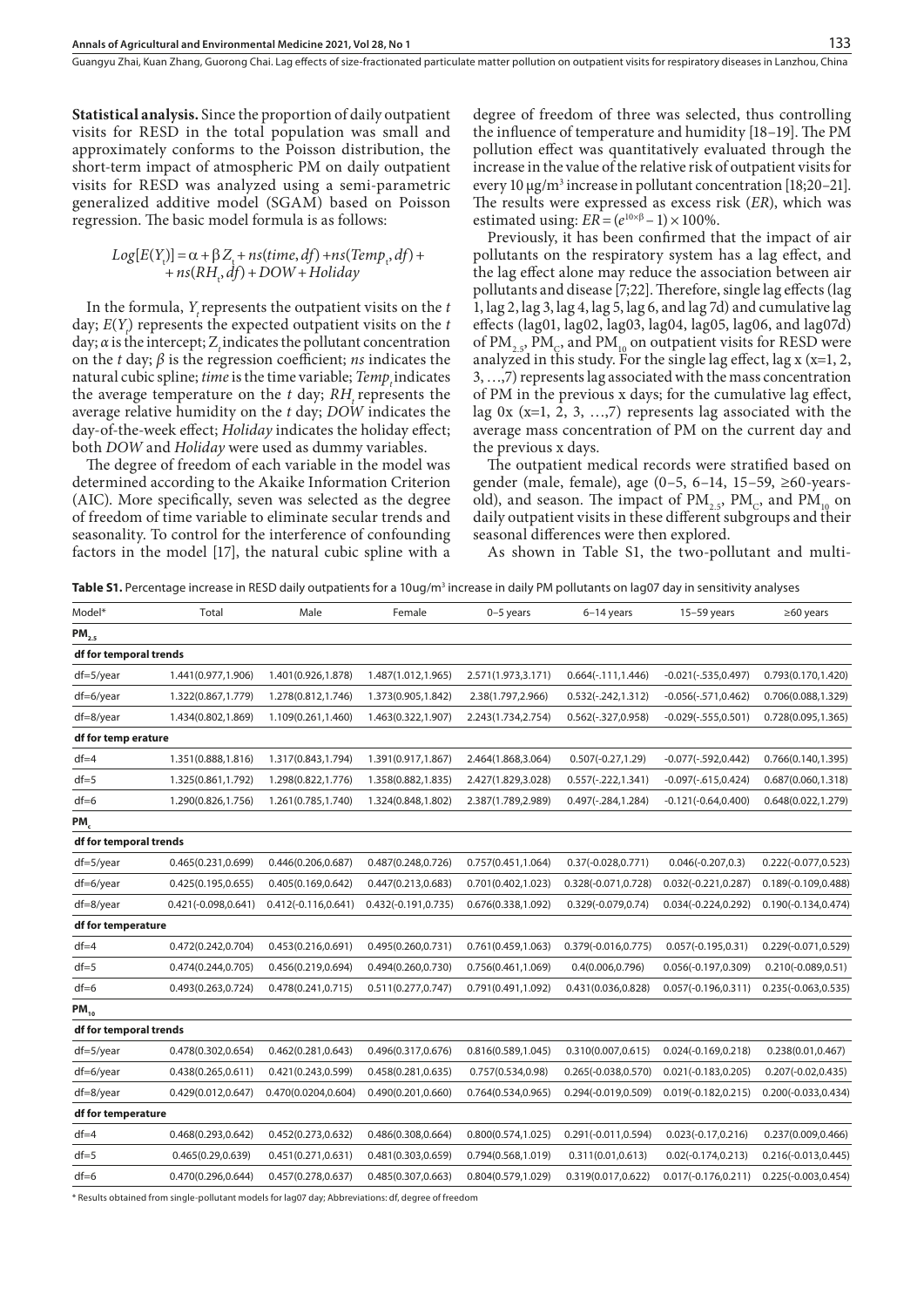pollutant models were established by introducing other coexisting pollutants, and the degree of freedom of the time variable (df=6–10) was altered for sensitivity analysis. All statistical analyses were conducted using R software (version 3.4.4) with 'mgcv' package and *P*<0.05 was considered to be statistically significant.

# **RESULTS**

Descriptive data on daily outpatient visits for RESD, the daily average concentration of air pollutants and meteorological data, are shown in Table 1. A total of 633 people had an outpatient visit for RESD, on average, every day in the three hospitals in Lanzhou from 1 February 2014 – 31 December 2017. These included 342 males and 291 females (1.18:1) and 300 were aged 0–5 years, 93 aged 6–14 years, 188 aged 15–59 years and 52 aged ≥60 years. The daily average concentration of  $PM_{2.5}$ ,  $PM_{C}$ ,  $PM_{10}$ ,  $NO_{2}$  and  $SO_{2}$  was 52.81  $\mu$ g/m<sup>3</sup>, 69.91 μg/m<sup>3</sup>, 122.65 μg/m<sup>3</sup>, 45.88 μg/m<sup>3</sup> and 21.91 μg/m<sup>3</sup>, respectively. According to the annual concentration limits specified in *Ambient Air Quality Standard* (GB3095–2012), the second-level annual average concentration threshold of  $PM_{2.5}$ ,  $PM_{10}$  and  $NO_2$  were 35  $\mu$ g/m<sup>3</sup>, 70  $\mu$ g/m<sup>3</sup> and 40  $\mu$ g/m<sup>3</sup>, respectively; the concentration of  $PM_{2.5}$ ,  $PM_{10}$ , and  $NO_2$ , exceeded the national second-level standard. In contrast, the annual average concentration of  $SO_2$  did not exceed the national second-level standard (60  $\mu$ g/m<sup>3</sup>) during the study period. The annual average temperature and annual average relative humidity were 11.66 °C and 50.94%, respectively.

As shown in Figure 2, the concentrations of  $PM_{2,5}$ ,  $PM_{C}$  and  $PM_{10}$  in Lanzhou in 2014–2017 displayed an evident seasonal trend, with a decline in summer and an increase in winter.

**Table 1.** Descriptive statistics on RESD outpatient visits, air pollutant levels and meteorological variables in Lanzhou during 2014–2017

|                               |                    |          |          | Percentile                 |                   |         |
|-------------------------------|--------------------|----------|----------|----------------------------|-------------------|---------|
| Variable                      | $\overline{x}$ +SD | Min      | $P_{25}$ | $\mathsf{P}_{\mathsf{50}}$ | $\mathsf{P}_{75}$ | Max     |
| <b>RESD outpatient visits</b> |                    |          |          |                            |                   |         |
| Total                         | 633.00±243.82      | 1.00     | 476.00   | 598.50                     | 736.00            | 2130.00 |
| Male                          | 342.43±128.84      | 1.00     | 259.00   | 323.00                     | 396.00            | 1103.00 |
| Female                        | 290.56±116.80      | 1.00     | 216.00   | 276.00                     | 339.00            | 1027.00 |
| 0-5 years                     | 299.92±121.19      | 1.00     | 224.00   | 276.50                     | 342.00            | 1041.00 |
| 6-14 years                    | 93.37±49.89        | 1.00     | 63.00    | 81.00                      | 107.00            | 422.00  |
| 15-59 years                   | 188.09±88.93       | 1.00     | 118.00   | 187.00                     | 238.00            | 556.00  |
| $\geq 60$ years               | 51.62±30.90        | 1.00     | 25.00    | 51.00                      | 69.00             | 189.00  |
| Meteorological factors        |                    |          |          |                            |                   |         |
| Mean<br>temperature(°C)       | 11.66±9.68         | $-12.30$ | 3.40     | 13.07                      | 19.90             | 30.40   |
| Relative humidity<br>(%)      | 50.94±15.14        | 18.00    | 39.43    | 50.66                      | 62.00             | 96.09   |
| Air pollutants                |                    |          |          |                            |                   |         |
| $PM_{25}(\mu g/m^3)$          | 52.81±26.94        | 12.73    | 35.24    | 45.14                      | 62.40             | 269.43  |
| $PM(\mu g/m^3)$               | 69.91±61.91        | 2.27     | 41.31    | 58.68                      | 84.21             | 1251.40 |
| $PM_{10}(\mu g/m^3)$          | 122.65±78.83       | 18.98    | 80.50    | 107.63                     | 144.76            | 1484.54 |
| $SO_{2}(\mu g/m^{3})$         | 21.91±14.18        | 3.54     | 10.82    | 17.94                      | 29.68             | 81.87   |
| $NO2(\mu g/m3)$               | 45.88±15.85        | 7.80     | 36.36    | 45.30                      | 52.76             | 146.60  |
|                               |                    |          |          |                            |                   |         |

Note:  $\overline{x}$ , SD, Min, Max, P<sub>25</sub>, P<sub>75</sub> represented the mean, standard deviation, minimum, maximum,<br>the 25th percentile, and the 75th percentile of variables, respectively.

**Table 2.** Spearman correlation coefficients between daily air pollutants and weather conditions in Lanzhou, 2014–2017

| Pollutants      | $PM_{2.5}$ | PM,      | $PM_{10}$ | SO <sub>2</sub> | NO,      | Temperature |
|-----------------|------------|----------|-----------|-----------------|----------|-------------|
| PM <sub>c</sub> | $0.51*$    |          |           |                 |          |             |
| $PM_{10}$       | $0.81*$    | $0.72*$  |           |                 |          |             |
| SO <sub>2</sub> | $0.64*$    | $0.37*$  | $0.56*$   |                 |          |             |
| NO,             | $0.41*$    | $0.35*$  | $0.42*$   | $0.38*$         |          |             |
| Temperature     | $-0.46*$   | $-0.14*$ | $-0.33*$  | $-0.62*$        | $-0.20*$ |             |
| Humidity        | $-0.14*$   | $-0.47*$ | $-0.34*$  | $-0.19*$        | $-014*$  | $-0.08*$    |
|                 |            |          |           |                 |          |             |

\**P*<0.01

The change in the trend of outpatient visits for RESD was consistent for  $PM_{2,5}$ ; outpatient visits were lower in summer and peaked in the winter.

The estimated Spearman correlation coefficients between air pollutants and meteorological factors are listed in Table 2. There were significant positive correlations among  $PM_{2,5}$ ,  $PM_{C}$ , PM<sub>10</sub>, NO<sub>2</sub> and SO<sub>2</sub> (*p*<0.05). PM<sub>2.5</sub>, PM<sub>C</sub>, PM<sub>10</sub>, NO<sub>2</sub> and SO<sub>3</sub> were negatively correlated with daily average temperature and average relative humidity (*p*<0.05). Atmospheric pollutants had strong correlations with meteorological factors.

After accounting for confounding factors, GAM analysis was conducted to assess the impact of the daily average concentration of  $PM_{2.5}$ ,  $PM_{C}$  and  $PM_{10}$  on daily outpatient visits for RESD in subgroups on the same day and different lag days. It was observed that: the single lag effect of  $PM_{2.5}$  on the entire population was not statistically significant at lag5, and statistically significant on other lag days (lag0-lag4, lag6–7). The cumulative lag effect of  $PM_{2.5}$  was statistically significant throughout the cumulative lag period (lag01-lag07).

The single lag effect of  $PM<sub>c</sub>$  on the entire population was only statistically significant at lag7, and its cumulative lag effect was not statistically significant throughout the cumulative lag period (lag01-lag07).

Moreover, the single lag effect of  $PM_{10}$  on the entire population was not statistically significant throughout the lag period (lag0-lag7), with no evidence of statistical significance detected in its cumulative lag effect throughout the cumulative lag phase (lag01-lag07).

Subgroup analyses were conducted according to age and gender. The impact of  $PM_{2.5}$ ,  $PM_{C}$  and  $PM_{10}$  on outpatient visits in each subgroup are shown in Tables 3–5. In the analysis by gender, the single lag effect of  $PM_{2,5}$  on men was not statistically significant at lag5, and its harmful effect was most remarkable at lag7, in which case outpatient visits increased by 0.793 (95% CI: 0.349, 1.239) for every 10 μg/m<sup>3</sup> increase in PM<sub>25</sub> concentrations. Its single lag effect on women was not statistically significant at 4 and 5 lag days (lag4-lag5), and the maximum ER (0.832) was found at lag7 (95% CI: 0.395, 1.272). The cumulative lag effect of  $PM_{2.5}$  on men and women were both statistically significant throughout the cumulative lag phase, and outpatient visits of men were higher than those of women for every 10 μg/m3 increase in  $PM$ <sub>2.5</sub> concentration.

Furthermore, the single lag effect of  $PM_c$  between men and women was statistically significant only at lag7, and its cumulative lag effects on men and women were not statistically significant throughout the cumulative lag phase. The single and cumulative lag effects of  $PM$ <sub>10</sub> on men and women were not statistically significant throughout the lag phase.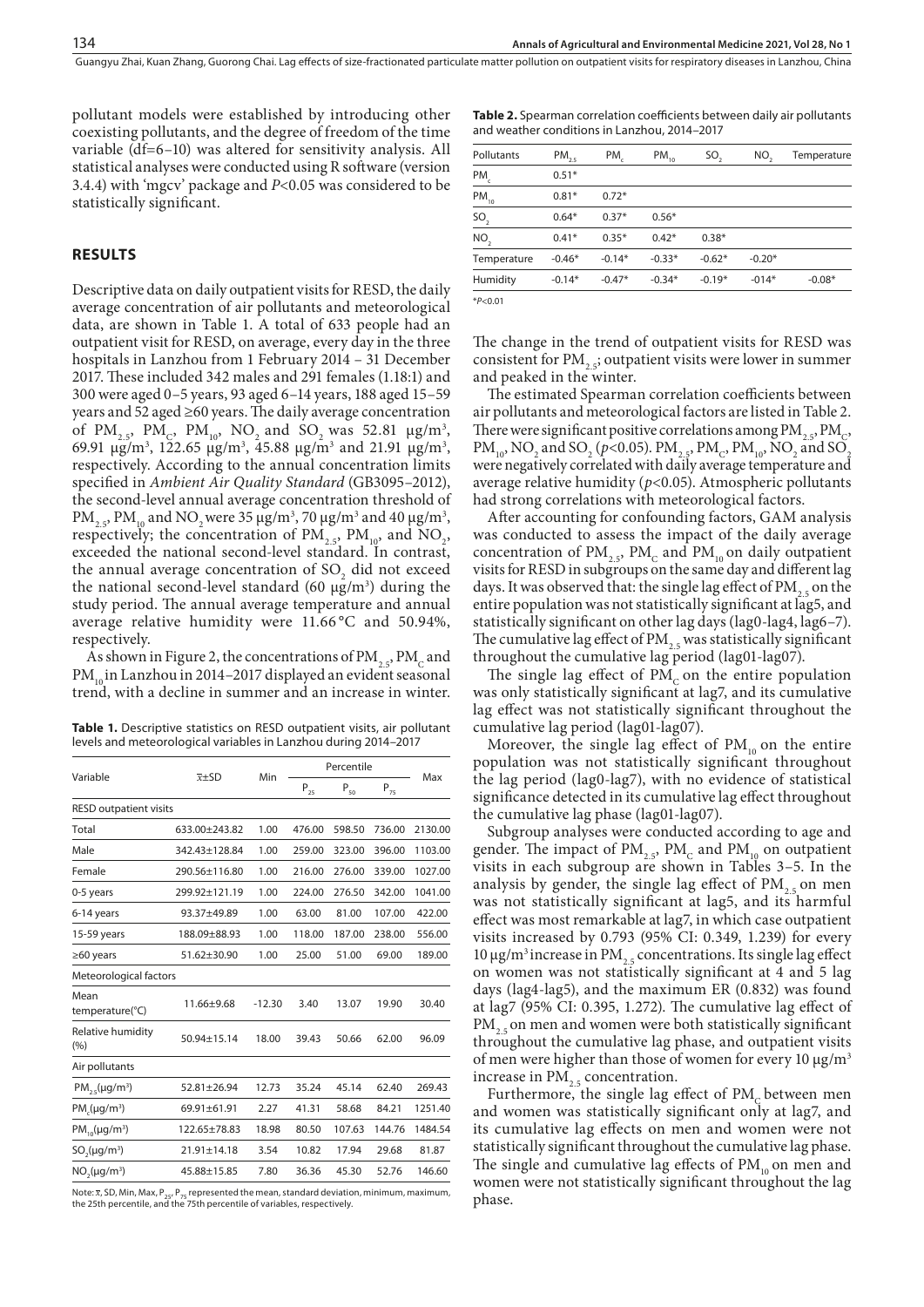

**Figure 2.** Concentrations of PM<sub>2.5</sub>, PM<sub>c</sub> and PM<sub>10</sub> from 2014 to 2017 in Lanzhou in different season

In the subgroup analysis by age, the single and cumulative lag effects of  $PM_{2,5}$  on children aged 0–5 years were statistically significant throughout the lag phase, with no statistical significance in people aged 6–14 and 15–59. Among people aged ≥60 years, the single lag effect was statistically significant at 1–3 lag days (lag1-lag3), whereas the cumulative lag effect was statistically significant at 2–4 cumulative lag days (lag02-lag04) and seven cumulative lag days (lag07). Overall, the risk of outpatient visits by children aged 0–5 years was higher than that of other age subgroups for every 10 μg/m<sup>3</sup> increase in PM<sub>2.5</sub> concentration.

Furthermore, the single lag effect of  $PM<sub>c</sub>$  on children aged 0–5 years was statistically significant at 6–7 lag days (lag6-lag7). In contrast, this effect on people aged 6–14,

15–59 and ≥60-years-old was not statistically significant. The cumulative lag effect of PM<sub>c</sub> was not statistically significant in all age subgroups.

Also, the single lag effect of  $PM_{10}$  in each age subgroup was not statistically significant; its cumulative lag effect on children aged 0–5 years was statistically significant only at seven cumulative lag days (lag07), with no evidence of statistical significance observed throughout the cumulative lag phase in other age subgroups.

Based on the findings of lag effects of the single-pollutant model, population-wide daily outpatient visits for RESD at seven cumulative lag days (lag07) with the most significant impact were selected to fit the multi-pollutant model. As Table 6 shows, after controlling for gaseous pollutants SO<sub>2</sub> and  $\rm NO_2$  separately or simultaneously in the multi-pollutant model, *ER* of PM<sub>2.5</sub>, PM<sub>c</sub> and PM<sub>10</sub> on outpatient visits for RESD had smaller changes than that in the single-pollutant model, and the direction remained unchanged, indicating that the fit of the single-pollutant model was better and the results were relatively stable.

The exposure-response curves between concentrations of PM<sub>2.5</sub>, PM<sub>c</sub> and PM<sub>10</sub> and outpatient visits of children for RESD at seven cumulative lag days (lag07) are shown in Figure 3. The exposure-response relationship of each of the three types of PM was non-linear under different pollution concentrations when other pollutants were not adjusted for. When the  $PM_{2.5}$  concentration was 10–55  $\mu$ g/m<sup>3</sup>, the curve was relatively steep, whiles the curve flattened out beyond this concentration. The exposure-response curves of  $PM<sub>c</sub>$ and  $PM_{10}$  were an inverted U-shaped, and the relative risk initially increased and then declined with an increase in the concentration of each PM.

## **DISCUSSION**

In the current study, SGAM was used to evaluate the association of size-fractionated PM pollution with outpatient visits for RESD involving 905,188 cases in Lanzhou, China. Findings showed significant associations of increased  $PM_{2.5}$ concentrations with increased daily outpatients visits for RESD, with modest associations for larger particles.

Previous studies showing that increased PM<sub>2</sub> concentrations could significantly increase outpatient visits for RESD [4;7;9;21] are consistent with the current findings, which generally showed that the adverse impact caused by PM<sub>2.5</sub> is higher than that of PM<sub>c</sub> and PM<sub>10</sub>, findings which are also supported by previous studies [21;23–25]. For example, Chen et al. [25] reported that PM<sub>25</sub> was significantly associated with an increased risk of emergency hospital visits. However, contrasting findings from a case-crossover study conducted in Toronto, Canada, showed that  $PM<sub>c</sub>$  was more strongly associated with asthma than  $PM_{2.5}$  and  $PM_{10}$  in a time-series analysis [26].

It is still unclear which size of PM has a substantial impact on RESD, irrespective of the currrent study findings, which showed that  $PM_{2.5}$  appeared to be the main driver for the increase in outpatient visits for RESD. Some underlying pathological mechanisms are postulated for the obtained findings. Given that  $PM_{2.5}$  has a smaller size, larger active surface area, and higher capacity for absorbing toxic air pollutants per mass unit [27], this PM can quickly gain access via inhalation into the respiratory tract and deposited in lung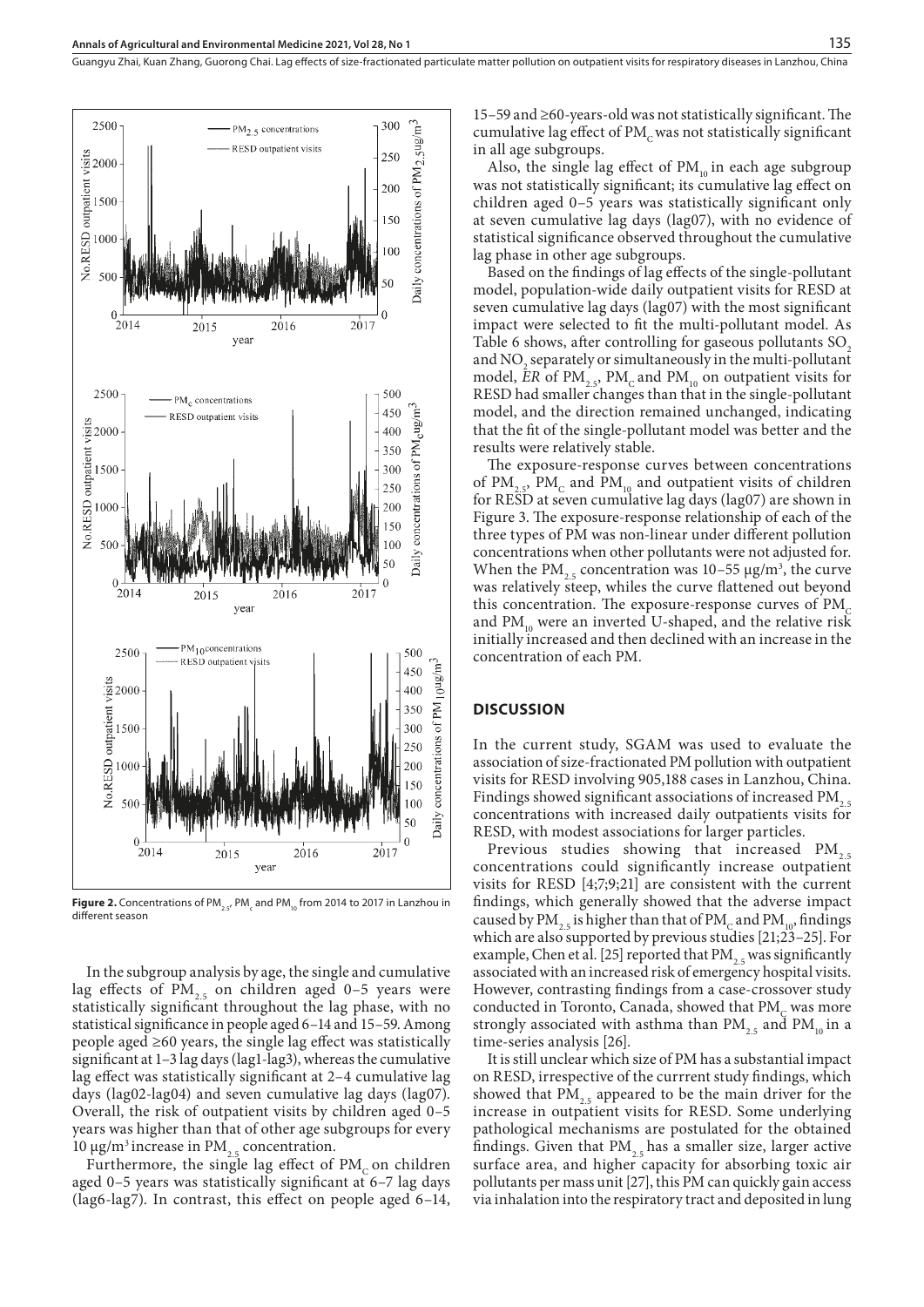| Lag days |       | Total             |       | Male (501131 cases) | Female | (424625 cases)    |       | 0-5 years (438734 cases) |          | 6-14 years (137514 cases) |              | 15-59 years (274225 cases) |              | >60 years (75283 cases) |
|----------|-------|-------------------|-------|---------------------|--------|-------------------|-------|--------------------------|----------|---------------------------|--------------|----------------------------|--------------|-------------------------|
|          | Æ     | 95% CI            | Æ     | 95%CI               | Æ      | 95% CI            | 岛     | 95% CI                   | Æ        | 95% CI                    | $\mathbb{E}$ | 95% CI                     | $\mathbb{E}$ | 95% CI                  |
| lag0     | 0.702 | (0.283, 1.122)    | 0.767 | (0.333, 1.202)      | 0.625  | (0.197, 1.056)    | 1.229 | (0.738, 1.723)           | 0.194    | $(-0.571, 0.964)$         | 0.064        | $(-0.445, 0.576)$          | 0.162        | $(-0.453, 0.781)$       |
| lag1     | 0.683 | (0.260, 1.107)    | 0.687 | (0.249, 1.126)      | 0.678  | (0.246, 1.113)    | 1.126 | (0.63, 1.624)            | 0.067    | $(-0.694, 0.834)$         | 0.084        | $(-0.434, 0.604)$          | 0.785        | (0.161, 1.413)          |
| lag2     | 0.601 | (0.169, 1.035)    | 0.571 | (0.125, 1.02)       | 0.637  | (0.194, 1.082)    | 1.050 | (0.549, 1.553)           | $-0.153$ | $(-0.918, 0.617)$         | $-0.002$     | $(-0.542, 0.541)$          | 0.752        | (0.087, 1.421)          |
| lag3     | 0.603 | (0.192, 1.016)    | 0.614 | (0.189, 1.041)      | 0.593  | (0.172, 1.015)    | 1.015 | (0.532, 1.500)           | $-0.067$ | $(-0.81, 0.681)$          | 0.146        | $(-0.358, 0.653)$          | 0.627        | (0.022, 1.237)          |
| lag4     | 0.428 | (0.026, 0.831)    | 0.517 | (0.102, 0.934)      | 0.324  | $(-0.087, 0.737)$ | 1.094 | (0.617, 1.573)           | 0.123    | $(-0.608, 0.86)$          | $-0.392$     | $(-0.875, 0.093)$          | $-0.205$     | $(-0.787, 0.38)$        |
| lag5     | 0.338 | $(-0.067, 0.745)$ | 0.386 | $(-0.034, 0.808)$   | 0.282  | $(-0.132, 0.698)$ | 1.096 | (0.616, 1.578)           | $-0.029$ | $(-0.769, 0.716)$         | $-0.607$     | $(-1.094, 0.118)$          | $-0.192$     | $(-0.777, 0.396)$       |
| lag6     | 0.494 | (0.078, 0.911)    | 0.548 | (0.117, 0.98)       | 0.430  | (0.005, 0.857)    | 1.129 | (0.637, 1.622)           | 0.008    | $(-0.751, 0.774)$         | $-0.364$     | $(-0.868, 0.142)$          | 0.201        | $(-0.402, 0.808)$       |
| lgel     | 0.811 | (0.383, 1.241)    | 0.793 | (0.349, 1.239)      | 0.832  | (0.395, 1.272)    | 1.434 | (0.93, 1.942)            | 0.191    | $(-0.586, 0.975)$         | $-0.078$     | $(-0.599, 0.446)$          | 0.644        | (0.017, 1.274)          |
| lag01    | 0.946 | (0.452, 1.443)    | 0.996 | (0.485, 1.51)       | 0.888  | (0.382, 1.396)    | 1.932 | (1.274, 2.594)           | 0.174    | $(-0.715, 1.071)$         | 0.106        | $(-0.495, 0.711)$          | 0.65         | $(-0.075, 1.38)$        |
| lag02    | 1.117 | (0.554, 1.682)    | 1.139 | (0.557, 1.725)      | 1.091  | (0.515, 1.67)     | 2.264 | (1.539, 2.993)           | 0.002    | $(-0.999, 1.012)$         | 0.091        | $(-0.598, 0.784)$          | 0.941        | (0.105, 1.784)          |
| lag03    | 1.314 | (0.695, 1.938)    | 1.336 | (0.695, 1.981)      | 1.291  | (0.656, 1.93)     | 2.667 | (1.879, 3.462)           | $-0.091$ | $(-1.189, 1.02)$          | 0.164        | $(-0.596, 0.93)$           | 1.204        | (0.287, 2.13)           |
| lag04    | 1.455 | (0.782, 2.132)    | 1.515 | (0.819, 2.216)      | 1.386  | (0.697, 2.08)     | 3.083 | (2.229, 3.944)           | $-0.077$ | $(-1.27, 1.13)$           | $-0.017$     | $(-0.84, 0.812)$           | 1.088        | (0.094, 2.092)          |
| lag05    | 1.552 | (0.824, 2.284)    | 1.627 | (0.874, 2.386)      | 1.466  | (0.721, 2.216)    | 3.471 | (2.559, 4.392)           | $-0.174$ | $(-1.464, 1.132)$         | $-0.299$     | $(-1.183, 0.592)$          | 0.995        | $(-0.075, 2.076)$       |
| lag06    | 1.698 | (0.922, 2.48)     | 1.794 | (0.991, 2.604)      | 1.587  | (0.793, 2.387)    | 4.018 | (3.044, 5.002)           | $-0.257$ | $(-1.636, 1.141)$         | $-0.443$     | $(-1.38, 0.503)$           | 1.063        | $(-0.071, 2.21)$        |
| lag07    | 1.990 | (1.162, 2.824)    | 2.074 | (1.216, 2.938)      | 1.894  | (1.047, 2.747)    | 1.932 | (1.274, 2.594)           | $-0.251$ | $(-1.721, 1.241)$         | $-0.478$     | $(-1.473, 0.528)$          | 1.303        | (0.097, 2.524)          |
|          |       |                   |       |                     |        |                   |       |                          |          |                           |              |                            |              |                         |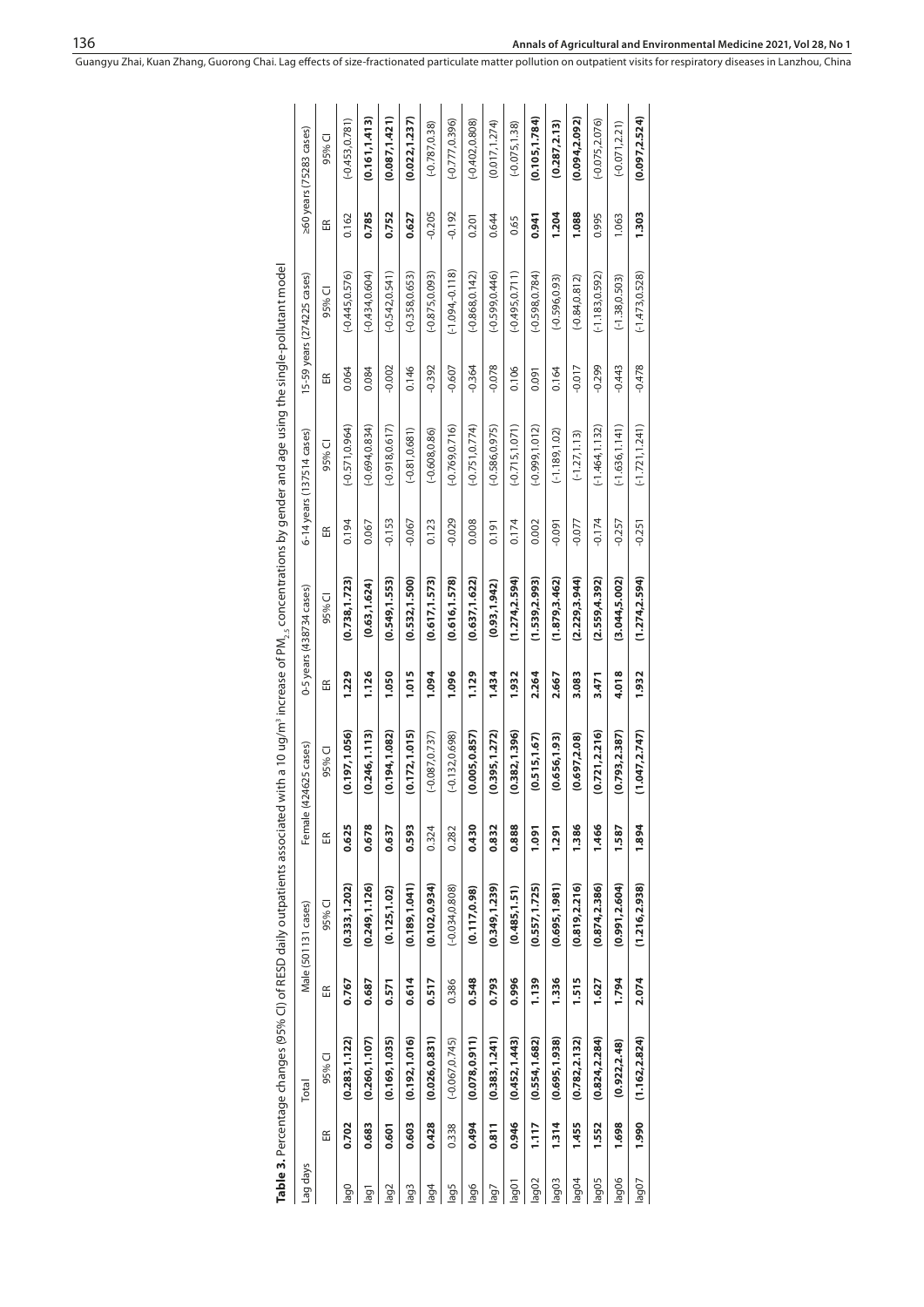|                |          |                   |          | Table 4. Percentage changes (95% CI) of RESD daily outpatients associated with a 10 ug/m <sup>3</sup> increase of PMc concentrations by gender and age using the single-pollutant model |          |                   |                |                              |          |                           |          |                            |          |                         |
|----------------|----------|-------------------|----------|-----------------------------------------------------------------------------------------------------------------------------------------------------------------------------------------|----------|-------------------|----------------|------------------------------|----------|---------------------------|----------|----------------------------|----------|-------------------------|
| Lag days       |          | Total             |          | Male (501131 cases)                                                                                                                                                                     | Femal    | le (424625 cases) |                | $0-5$ years $(438734$ cases) |          | 6-14 years (137514 cases) |          | 15-59 years (274225 cases) |          | >60 years (75283 cases) |
|                | 띥        | 95% CI            | Æ        | 95% CI                                                                                                                                                                                  | Æ        | 95% CI            | 岛              | 95% CI                       | 岛        | 95% CI                    | 岛        | 95%CI                      | Æ        | 95% CI                  |
| lag0           | 0.093    | $(-0.033, 0.219)$ | 0.103    | $(-0.027, 0.234)$                                                                                                                                                                       | 0.081    | $(-0.047, 0.21)$  | 0.123          | $(-0.029, 0.275)$            | $-0.072$ | $(-0.305, 0.162)$         | 0.131    | $(-0.049, 0.31)$           | 0.133    | $(-0.074, 0.341)$       |
| $\overline{1}$ | 0.011    | $(-0.120, 0.142)$ | 0.013    | $(-0.137, 0.136)$                                                                                                                                                                       | 0.024    | $(-0.109, 0.158)$ | 0.039          | $(-0.119, 0.196)$            | $-0.152$ | $(-0.391, 0.087)$         | 0.032    | $(-0.224, 0.161)$          | 0.04     | $(-0.184, 0.264)$       |
| lag2           | 0.034    | $(-0.104, 0.172)$ | 0.011    | $(-0.132, 0.154)$                                                                                                                                                                       | 0.062    | $(-0.079, 0.203)$ | 0.059          | $(-0.103, 0.222)$            | $-0.154$ | $(-0.4, 0.092)$           | 0.068    | $(-0.144, 0.28)$           | 0.004    | $(-0.262, 0.272)$       |
| lag3           | 0.11     | $(-0.028, 0.247)$ | 0.100    | $(-0.042, 0.242)$                                                                                                                                                                       | 0.122    | $(-0.018, 0.262)$ | 0.127          | $(-0.036, 0.29)$             | 0.022    | $(-0.226, 0.27)$          | 0.147    | $(-0.066, 0.361)$          | 0.099    | $(-0.162, 0.36)$        |
| lag4           | $-0.027$ | $(-0.162, 0.108)$ | $-0.012$ | $(-0.152, 0.128)$                                                                                                                                                                       | $-0.044$ | $(-0.182, 0.093)$ | 0.104          | $(-0.06, 0.269)$             | 0.098    | $(-0.143, 0.339)$         | $-0.315$ | $(-0.517,-0.112)$          | $-0.322$ | $(-0.557,-0.087)$       |
| lag5           | $-0.048$ | $(-0.188, 0.092)$ | $-0.038$ | $(-0.183, 0.107)$                                                                                                                                                                       | $-0.06$  | $(-0.203, 0.083)$ | 0.096          | $(-0.072, 0.264)$            | 0.081    | $(-0.156, 0.266)$         | $-0.294$ | $(-0.504,-0.084)$          | $-0.285$ | $(-0.528,-0.041)$       |
| lag6           | 0.113    | $(-0.053, 0.28)$  | 0.120    | $(-0.053, 0.293)$                                                                                                                                                                       | 0.106    | $(-0.064, 0.275)$ | 0.201          | (0.001, 0.402)               | 0.007    | $(-0.305, 0.319)$         | 0.057    | $(-0.198, 0.313)$          | 0.137    | $(-0.162, 0.436)$       |
| lag7           | 0.210    | (0.044, 0.376)    | 0.203    | (0.03, 0.376)                                                                                                                                                                           | 0.218    | (0.049, 0.387)    | 0.337          | (0.138, 0.536)               | 0.107    | $(-0.203, 0.418)$         | 0.022    | $(-0.235, 0.28)$           | 0.154    | $(-0.149, 0.458)$       |
| lag01          | $-0.023$ | $(-0.209, 0.164)$ | $-0.03$  | $(-0.223, 0.164)$                                                                                                                                                                       | $-0.014$ | $(-0.203, 0.176)$ | $-0.069$       | $(-0.295, 0.158)$            | $-0.245$ | $(-0.58, 0.09)$           | 0.074    | $(-0.145, 0.293)$          | 0.126    | $(-0.13, 0.381)$        |
| lag02          | $-0.041$ | $(-0.256, 0.174)$ | $-0.064$ | $(-0.286, 0.16)$                                                                                                                                                                        | $-0.014$ | $(-0.233, 0.206)$ | $\overline{5}$ | $(-0.357, 0.158)$            | $-0.318$ | $(-0.697, 0.062)$         | 0.103    | $(-0.155, 0.361)$          | 0.125    | $(-0.183, 0.434)$       |
| lag03          | $-0.004$ | $(-0.245, 0.237)$ | $-0.033$ | $(-0.283, 0.217)$                                                                                                                                                                       | 0.032    | $(-0.214, 0.278)$ | $-0.082$       | $(-0.369, 0.206)$            | $-0.276$ | $(-0.698, 0.149)$         | 0.171    | $(-0.121, 0.463)$          | 0.174    | $(-0.175, 0.523)$       |
| lag04          | $-0.06$  | $(-0.326, 0.206)$ | $-0.085$ | $(-0.361, 0.191)$                                                                                                                                                                       | $-0.03$  | $(-0.301, 0.242)$ | $760.0 -$      | $(-0.416, 0.223)$            | $-0.214$ | $(-0.681, 0.256)$         | $-0.007$ | $(-0.327, 0.314)$          | $-0.024$ | $(-0.403, 0.356)$       |
| lag05          | $-0.124$ | $(-0.414, 0.167)$ | $-0.144$ | $(-0.445, 0.158)$                                                                                                                                                                       | $-0.098$ | $(-0.394, 0.199)$ | $-0.122$       | $(-0.472, 0.229)$            | $-0.215$ | $(-0.727, 0.3)$           | $-0.152$ | $(-0.499, 0.196)$          | $-0.170$ | $(-0.578, 0.239)$       |
| lag06          | $-0.108$ | $(-0.427, 0.213)$ | $-0.131$ | $(-0.463, 0.202)$                                                                                                                                                                       | $-0.079$ | $(-0.405, 0.249)$ | $-0.114$       | $(-0.5, 0.273)$              | $-0.217$ | $(-0.784, 0.353)$         | $-0.141$ | $(-0.522, 0.241)$          | $-0.133$ | $(-0.58, 0.316)$        |
| lag07          | $-0.064$ | $(-0.412, 0.286)$ | $-0.09$  | $(-0.452, 0.272)$                                                                                                                                                                       | $-0.031$ | $(-0.387, 0.325)$ | $-0.05$        | $(-0.47, 0.372)$             | $-0.188$ | $(-0.807, 0.435)$         | $-0.145$ | $(-0.56, 0.271)$           | $-0.094$ | $(-0.581, 0.395)$       |
|                |          |                   |          |                                                                                                                                                                                         |          |                   |                |                              |          |                           |          |                            |          |                         |

| Ó<br>۱<br>ı                      |
|----------------------------------|
| 5<br>ī                           |
|                                  |
| ļ                                |
|                                  |
|                                  |
|                                  |
|                                  |
| ו<br>ļ                           |
|                                  |
| ۱<br>j<br>Ś                      |
| J<br>ĺ                           |
| Ś                                |
| ׇׇ֦֚֡                            |
| l<br>ì<br>5<br>١                 |
| j<br>i<br>Ź                      |
| ׇ֚֬֡<br>¢<br>i<br>Ċ              |
| ֦֘֝֝<br>$\overline{\phantom{a}}$ |
| ׇׅ֠                              |
| ļ<br>I                           |
| Ì<br>$\mathbf{r}$                |
| ı                                |
| ŗ<br>j<br>i<br>I                 |
| į                                |
| $\frac{1}{2}$                    |
| Ś<br>í<br>ī                      |
| Ì<br>j<br>l<br>ļ                 |
| í                                |
|                                  |
| Í<br>١<br>$\overline{a}$         |
| l                                |
| ı<br>)<br>3<br>d                 |
| d<br>j<br>I<br>ì                 |
| Ī                                |
|                                  |
| i                                |
| ì                                |
|                                  |
| i<br>Ś<br>d                      |
| j                                |
| $\ddot{ }$                       |
| 7                                |
| 1<br>ï                           |
| j<br>í                           |
| $\overline{\phantom{a}}$         |
| ;<br>j<br>ï                      |
| i                                |
| l                                |
| i<br>j<br>ï<br>ţ<br>i            |
| $\ddot{ }$<br>١<br>ׇ֘֒           |
| $\vec{c}$<br>)<br>ì              |
| $\frac{1}{\overline{a}}$         |
|                                  |
| ו<br>ו                           |
|                                  |
|                                  |
|                                  |
|                                  |
| j                                |
|                                  |
| i                                |
|                                  |
|                                  |
|                                  |
| ֡֡֡֡֡֡֡                          |
| İ                                |
| ļ                                |
| ï<br>ׇ֚֘֝<br>ı                   |
|                                  |
|                                  |
|                                  |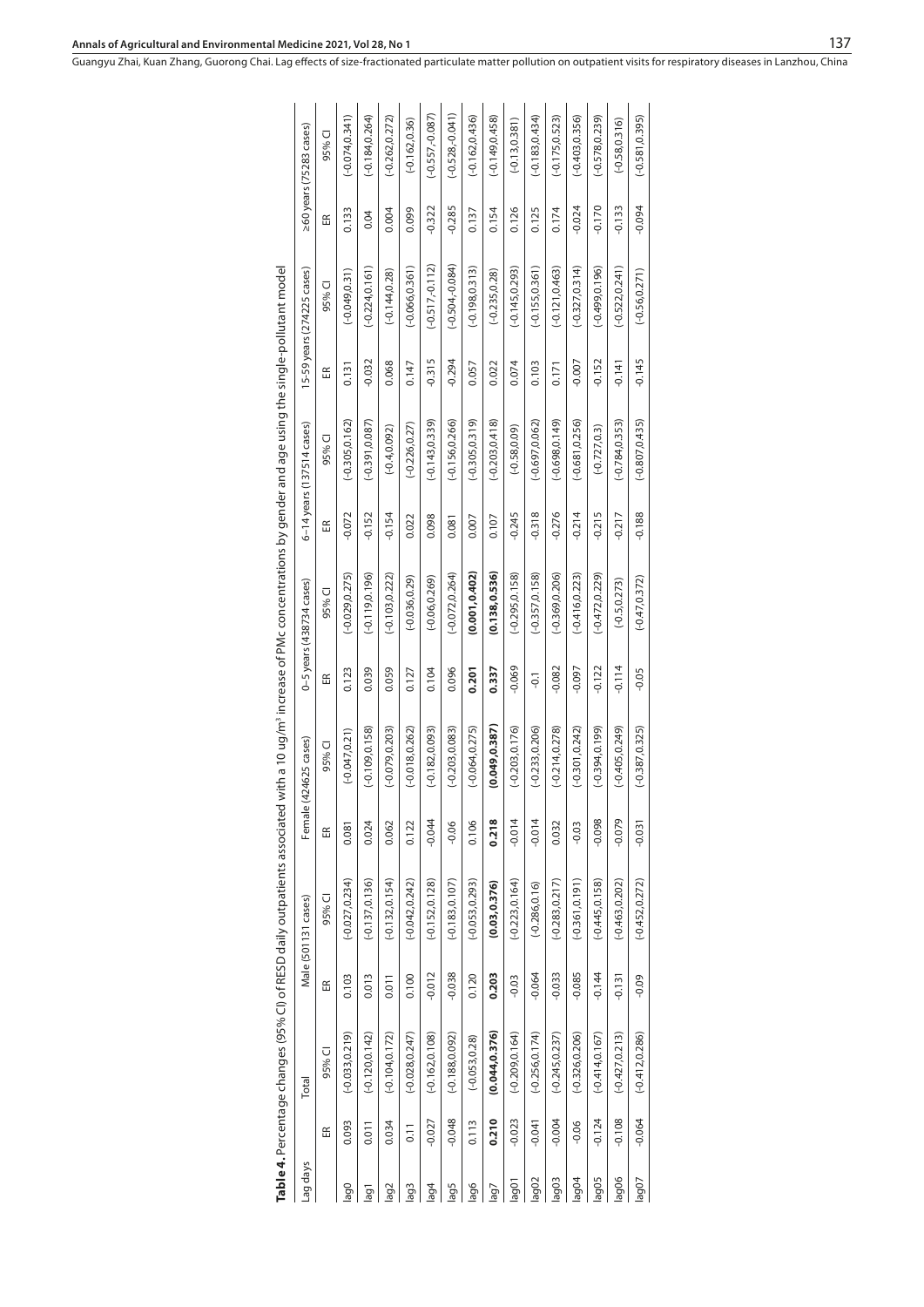|               |                |                   |          | Table 5. Percentage changes (95% CI) of RESD daily outpatients associated with a 10 ug/m <sup>3</sup> increase of PM <sub>in</sub> concentrations by gender and age using the single-pollutant model |          |                   |          |                              |          |                           |          |                            |          |                               |
|---------------|----------------|-------------------|----------|------------------------------------------------------------------------------------------------------------------------------------------------------------------------------------------------------|----------|-------------------|----------|------------------------------|----------|---------------------------|----------|----------------------------|----------|-------------------------------|
| Lag days      |                | Total             |          | Male (501131 cases)                                                                                                                                                                                  | Femal    | le (424625 cases) |          | $0-5$ years $(438734$ cases) |          | 6-14 years (137514 cases) |          | 15-59 years (274225 cases) |          | $\geq$ 60 years (75283 cases) |
|               | Æ              | 95% CI            | Æ        | 95% CI                                                                                                                                                                                               | Æ        | 95% CI            | Æ        | 95% CI                       | Æ        | 95% CI                    | Æ        | 95% CI                     | Æ        | 95% CI                        |
| $_{\rm{log}}$ | 0.045          | $(-0.111, 0.200)$ | 0.052    | $(-0.109, 0.213)$                                                                                                                                                                                    | 0.037    | $(-0.122, 0.196)$ | 0.008    | $(-0.183, 0.200)$            | $-0.133$ | $(-0.42, 0.156)$          | 0.093    | $(-0.055, 0.242)$          | 0.105    | $(-0.067, 0.278)$             |
| lag1          | $-0.081$       | $(-0.245, 0.083)$ | $-0.100$ | $(-0.271, 0.071)$                                                                                                                                                                                    | $-0.059$ | $(-0.226, 0.107)$ | $-0.113$ | $(-0.312, 0.087)$            | $-0.237$ | $(-0.533, 0.06)$          | $-0.014$ | $(-0.17, 0.142)$           | 0.093    | $(-0.087, 0.273)$             |
| lag2          | $-0.041$       | $(-0.214, 0.133)$ | $-0.072$ | $(-0.252, 0.108)$                                                                                                                                                                                    | $-0.003$ | $(-0.18, 0.174)$  | $-0.076$ | $(-0.282, 0.130)$            | $-0.207$ | $(-0.512, 0.098)$         | 0.044    | $(-0.127, 0.215)$          | 0.078    | $(-0.132, 0.289)$             |
| lag3          | 0.071          | $(-0.104, 0.246)$ | 0.054    | $(-0.128, 0.235)$                                                                                                                                                                                    | 0.092    | $(-0.087, 0.27)$  | 0.024    | $(-0.186, 0.234)$            | 0.051    | $(-0.258, 0.361)$         | 0.107    | $(-0.061, 0.276)$          | 0.131    | $(-0.072, 0.334)$             |
| $\frac{1}{4}$ | $-0.118$       | $(-0.29, 0.054)$  | $-0.11$  | $(-0.289, 0.068)$                                                                                                                                                                                    | $-0.126$ | $(-0.301, 0.049)$ | $-0.040$ | $(-0.253, 0.174)$            | 0.129    | $(-0.168, 0.428)$         | $-0.244$ | $(-0.405,-0.083)$          | $-0.230$ | $(-0.417,-0.043)$             |
| lag5          | $-0.139$       | $(-0.317, 0.04)$  | $-0.131$ | $(-0.317, 0.054)$                                                                                                                                                                                    | $-0.146$ | $(-0.328, 0.036)$ | $-0.060$ | $(-0.279, 0.160)$            | 0.007    | $(-0.312, 0.327)$         | $-0.258$ | $(-0.426,-0.09)$           | $-0.204$ | $(-0.398,-0.01)$              |
| lag6          | 0.063          | $(-0.157, 0.283)$ | 0.059    | $(-0.170, 0.288)$                                                                                                                                                                                    | 0.067    | $(-0.157, 0.291)$ | 0.028    | $(-0.241, 0.297)$            | 0.017    | $(-0.393, 0.429)$         | $-0.024$ | $(-0.220, 0.173)$          | 0.111    | $(-0.118, 0.341)$             |
| lag7          | 0.154          | $(-0.065, 0.374)$ | 0.147    | $(-0.081, 0.375)$                                                                                                                                                                                    | 0.163    | $(-0.06, 0.386)$  | 0.202    | $(-0.063, 0.468)$            | 0.144    | $(-0.262, 0.552)$         | 0.002    | $(-0.195, 0.2)$            | 0.180    | $(-0.052, 0.412)$             |
| lag01         | 0.07           | $(-0.078, 0.219)$ | 0.07     | $(-0.084, 0.225)$                                                                                                                                                                                    | 0.071    | $(-0.081, 0.223)$ | 0.107    | $(-0.071, 0.286)$            | $-0.147$ | $(-0.417, 0.123)$         | 0.057    | $(-0.121, 0.235)$          | 0.138    | $(-0.069, 0.346)$             |
| lag02         | 0.076          | $(-0.095, 0.246)$ | 0.063    | $(-0.114, 0.240)$                                                                                                                                                                                    | 0.091    | $(-0.083, 0.265)$ | 0.117    | $(-0.085, 0.320)$            | $-0.209$ | $(-0.513, 0.096)$         | 0.074    | $(-0.133, 0.282)$          | 0.164    | $(-0.082, 0.411)$             |
| lag03         | 0.119          | $(-0.07, 0.309)$  | 0.103    | $(-0.094, 0.300)$                                                                                                                                                                                    | 0.140    | $(-0.054, 0.334)$ | 0.163    | $(-0.061, 0.387)$            | $-0.188$ | $(-0.525, 0.15)$          | 0.123    | $(-0.110, 0.357)$          | 0.221    | $(-0.055, 0.498)$             |
| lag04         | $\overline{0}$ | $(-0.108, 0.309)$ | 0.091    | $(-0.125, 0.307)$                                                                                                                                                                                    | 0.113    | $(-0.100, 0.326)$ | 0.199    | $(-0.048, 0.447)$            | $-0.146$ | $(-0.516, 0.226)$         | $-0.007$ | $(-0.262, 0.248)$          | 0.085    | $(-0.215, 0.386)$             |
| lag05         | 0.073          | $(-0.155, 0.301)$ | 0.068    | $(-0.168, 0.304)$                                                                                                                                                                                    | 0.080    | $(-0.152, 0.313)$ | 0.231    | $(-0.039, 0.502)$            | $-0.156$ | $(-0.562, 0.252)$         | $-0.126$ | $(-0.402, 0.15)$           | $-0.017$ | $(-0.341, 0.309)$             |
| lag06         | 0.107          | $(-0.142, 0.356)$ | 0.102    | $(-0.156, 0.361)$                                                                                                                                                                                    | 0.113    | $(-0.141, 0.368)$ | 0.294    | $(-0.002, 0.591)$            | $-0.167$ | $(-0.614, 0.282)$         | $-0.135$ | $(-0.437, 0.167)$          | 0.021    | $(-0.333, 0.375)$             |
| lag07         | 0.171          | $(-0.099, 0.442)$ | 0.164    | $(-0.117, 0.445)$                                                                                                                                                                                    | 0.181    | $(-0.095, 0.458)$ | 0.404    | (0.083, 0.726)               | $-0.151$ | $(-0.638, 0.338)$         | $-0.142$ | $(-0.469, 0.185)$          | 0.074    | $(-0.308, 0.458)$             |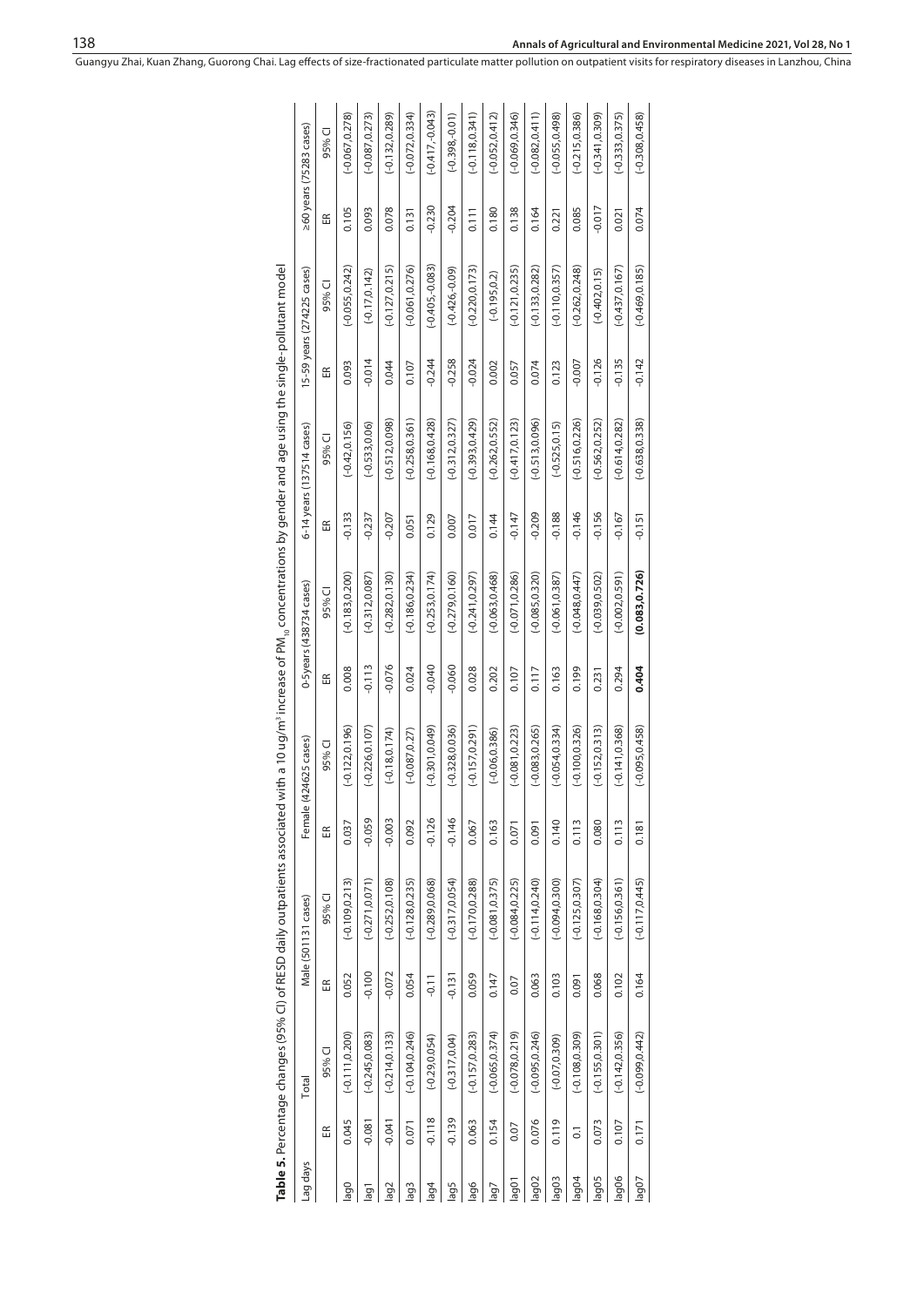

**Figure 3.** Curve of exposure-reaction relationship between concentration of PM<sub>s</sub> (PM<sub>2.5</sub>, PM<sub>c</sub> & PM<sub>10</sub>) and outpatient visits for respiratory disease at lag07

**Table 6.** Association with a 10 ug/m<sup>3</sup> increase in air pollutants for RESD daily outpatients using single, two and three pollutant models during 2014–2017

| Pollutants and Model <sup>a</sup> | ER       | 95%CI             |
|-----------------------------------|----------|-------------------|
| $PM_{2.5}$                        |          |                   |
| Single pollutant model            | 1.990    | (1.162, 2.824)    |
| $+NO2$                            | 1.717    | (0.862, 2.579)    |
| $+SO2$                            | 1.503    | (0.484, 2.532)    |
| $+ NO, + SO,$                     | 1.520    | (0.502, 2.549)    |
| PM                                |          |                   |
| Single pollutant model            | $-0.064$ | $(-0.412, 0.286)$ |
| $+NO2$                            | $-0.041$ | $(-0.490, 0.208)$ |
| $+SO2$                            | $-0.062$ | $(-0.511, 0.188)$ |
| $+ NO, + SO,$                     | $-0.085$ | $(-0.535, 0.165)$ |
| $PM_{10}$                         |          |                   |
| Single pollutant model            | 0.171    | $(-0.099, 0.442)$ |
| $+NO2$                            | 0.155    | $(-0.188, 0.36)$  |
| $+SO2$                            | 0.145    | $(-0.277, 0.289)$ |
| $+ NO, + SO,$                     | 0.160    | $(-0.29, 0.275)$  |

Note: The effects of multiday lag (lag07 for PM<sub>2.5</sub>, PM<sub>c</sub> and PM  $_{10}$ ) were used for RESD daily outpatients

alveoli [28]. Small fractions are more likely to be deposited in deep pulmonary sections and get into close contact with epithelial cells and macrophages [29], leading to increased airway reactivity, and subsequently promoting oxidative stress and increased inflammation [30]. Larger particles, such as  $PM<sub>c</sub>$  and  $PM<sub>10</sub>$  can be deposited in the upper airways through sedimentation or impaction in the lower airways [28]. This may explain the more significant adverse impact of PM<sub>2.5</sub> on human health than PM<sub>c</sub> and PM<sub>1</sub>

In the presented study it was found that the  $ER$  of PM<sub>2</sub>.5 was statistically significant throughout the whole lag period and consistently elevated with increased lag days, showing the sustained effects of PM on RESD. The ER peaked at lag 07, lag 05 and lag 07 for  $\text{PM}_{2.5}$ ,  $\text{PM}_{\text{C}}$  and  $\text{PM}_{10}$ , respectively, though the ER for  $PM_c$  and  $PM_{10}$  was not statistically significant. This finding was consistent with that of a study conducted in Denver, USA, by Kim et al. [31]. The authors reported that the impact was more considerable at longer lag periods for total RESD in the five-county Denver metropolitan area. In contrast, some previous studies showed that PM usually showed acute effects on RESD. Yao et al. [21] reported that the peak adverse effect on RESD occurred on lag01 for both  $\text{PM}_{2.5}$  and  $\text{PM}_{10}$ ; Qiu et al. [27] found a significant association between asthma hospitalization and  $PM<sub>c</sub>$ ; Jiang et al. [32]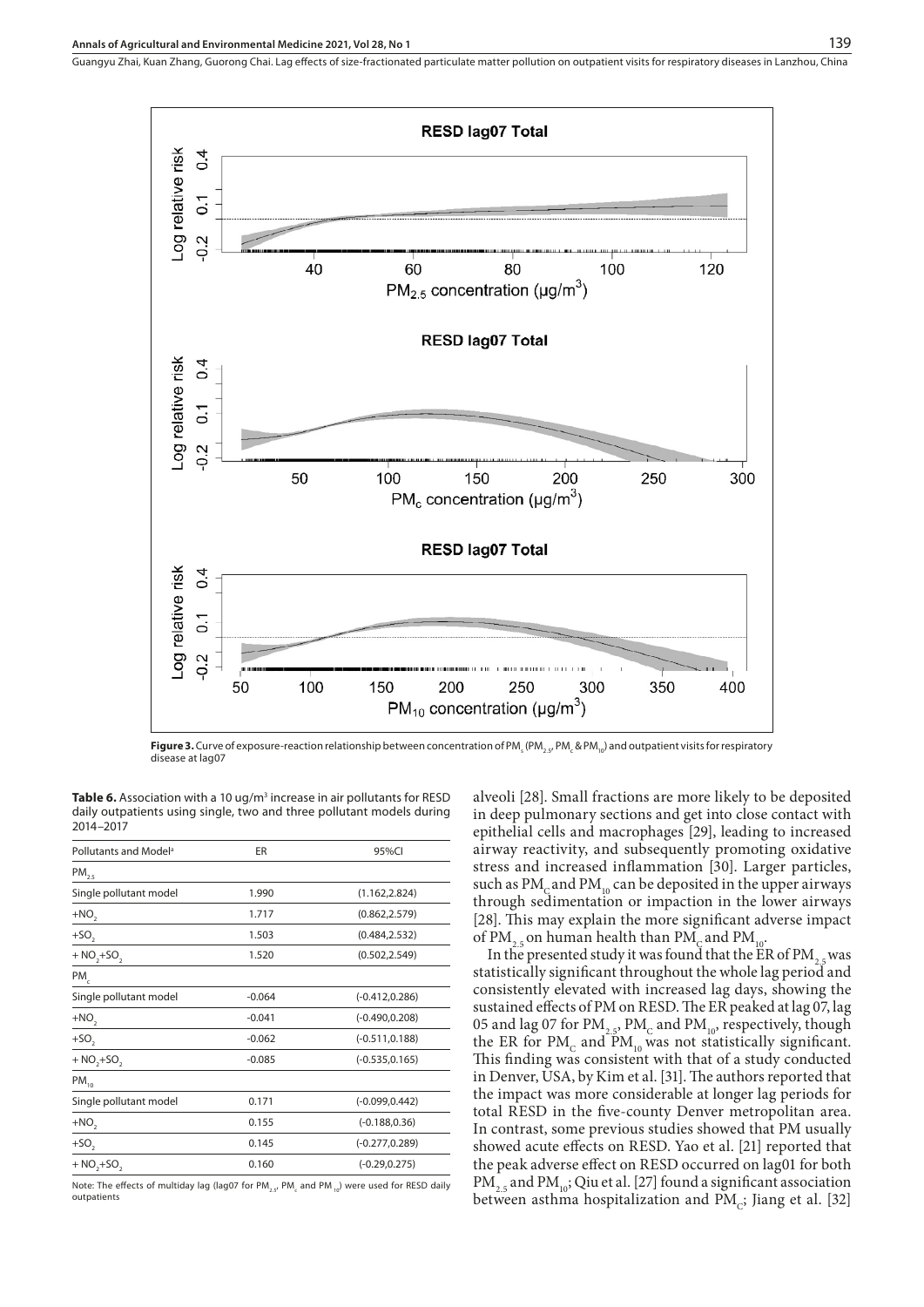showed  $PM<sub>c</sub>$  generated the maximum impact on respiratory outpatients at lag05.

The heterogeneous findings among these studies may be attributed to the following reasons. First, the compositions of PM pollution vary across different regions [28]. The essential components of PM<sub>2.5</sub> were carbonaceous aerosol, water-soluble ion and a low quantity of polycyclic aromatic hydrocarbons (PAHs) in Lanzhou [33]; PAHs could damage the respiratory system due to their toxicity and carcinogenicity. Second, there were differences in data collection periods, population distribution, medical resource capacity and prevention measures across the studies; hence the impact of PM pollution on health outcomes may be different.

Stratified analysis demonstrated gender differences in the associations of PM pollution with RESD. More substantial effects were observed of  $PM_{2,5}$  and  $PM_{c}$ , but weaker effects of  $PM_{10}$  on RESD in males than females. Though the ERs of  $PM<sub>c</sub>$  and  $PM<sub>10</sub>$  were not statistically significant, the findings were consistent with previous epidemiological studies on air pollution [22;34]. Nevertheless, studies conducted in Beijing and Nanjing reported results that were contrary to the findings obta9ined in the current study. Xu et al. [35] demonstrated that females were at higher risk of RESD after  $PM_{25}$  exposure in Beijing; Wang et al. [7] reported that the impact of shortterm PM exposure was not significantly different between males and females in Nanjing. The difference in findings among males and females may be attributed to the following reasons. Lifestyle individual habits of males and females suggest that males tend to have more outdoor activities, which is associated with increased frequency of smoking and alcohol consumption, with subsequent exposure to PM pollution [34]. Circulating sex hormones may also be a factor for the discordant findings among males and females [36].

The presented results suggest that children aged 0–5 and the elderly aged≥60 years are more susceptible to the adverse respiratory effects of PM, compared to those aged 6–14 and 15–59 years; furthermore,  $PM_{2.5}$  was the most essential PM triggering RESD in children aged 0–5 and the elderly aged  $\geq 60$  years. These findings were consistent with those reported in previous studies [21;35;37–38]; however, the results reported by Wang et al. [39] showed that younger age groups were more vulnerable to the effects of air pollution than the elderly, which were inconsistent with the findings in the presented study. The differences may be attributed to the physiological structure and immune status in these groups. The immune system is weaker in children aged 0–5 and elderly aged  $\geq 60$  years, compared to other age groups; hence, they are more susceptible to the adverse health effects of air pollution.

To the best knowledge of the authors, this is the first study to evaluate the associations of size-fractionated particle matter pollution with outpatient visits for RESD in Lanzhou. The findings provide some reference data for local public health authorities to assist in planning and implementing more efficacious preventative strategies for particulate matter pollution. The analyses were comprehensive, and were controlled for the confounding effects of air pollution variables such as  $SO_2$  and  $NO_2$ .

Some limitations deserve acknowledgment. First, air pollution data collected from air monitoring stations was used to represent the individual exposures; hence, there may be some deviations. Second, it was not possible to control some potential factors, for example, personal

habits, living circumstances and chronic diseases like diabetes and hypertension, which could bias the results.

### **CONCLUSIONS**

The results obtained showed significant associations of increased  $PM_{2.5}$  concentrations with increased daily outpatients visits for RESD with lag effects. There were modest associations for larger particles. In subgroup analysis, the impact of atmospheric PM on outpatient visits for RESD was significantly modified by gender and age; men, and children aged 0–5 years were more sensitive to  $PM$ <sub>2.5</sub> pollution. Ther study findings are potentially crucial for formulating preventive strategies to protect the population from the adverse impact of PM pollution. Relevant public health departments should put in place measures to reduce pollution emissions, such as reducing fossil fuel combustion, limiting the number of vehicles on the road, and promoting the use of public transport travel, etc.

#### **Acknowledgements**

This study was supported by National Natural Science Foundation of China (No.71861026) and the China Postdoctoral Science Foundation (No.2016M600827).

#### **REFERENCES**

- 1. Gao Q, Xu Q, Guo X, Fan H, Zhu H. Particulate matter air pollution associated with hospital admissions for mental disorders: A timeseries study in Beijing, China. Eur Psychiat*.* 2017; 44: 68–75. [http://](http://doi.org/10.1016/j.eurpsy.2017.02.492) [doi.org/10.1016/j.eurpsy.2017.02.492](http://doi.org/10.1016/j.eurpsy.2017.02.492)
- 2. Yang Kedi. Environmental Hygiene. Edition 7. Beijing: People's Medical Publishing House; 2012. p. 76–77.
- 3. Ling SH, Van E, Stephan F. Particulate matter air pollution exposure: role in the development and exacerbation of chronic obstructive pulmonary disease. Int J Chronic Obstr. 2009; 4: 233–43.
- 4. Zhao YJ, Wang SY, Lang LL, Huang CY, Ma WJ, Lin HL. Ambient fine and coarse particulate matter pollution and respiratory morbidity in Dongguan, China. Environ Pollut. 2017; 222: 126–131. [http://doi.](http://doi.org/10.1016/j.envpol.2016.12.070) [org/10.1016/j.envpol.2016.12.070](http://doi.org/10.1016/j.envpol.2016.12.070)
- 5. Lu F, [Xu DQ](http://apps.webofknowledge.com/OutboundService.do?SID=6AAjaCN4zJBSMAKbvOd&mode=rrcAuthorRecordService&action=go&product=WOS&lang=zh_CN&daisIds=1352349), [Cheng YB,](http://apps.webofknowledge.com/OutboundService.do?SID=6AAjaCN4zJBSMAKbvOd&mode=rrcAuthorRecordService&action=go&product=WOS&lang=zh_CN&daisIds=1676640) [Dong SX,](http://apps.webofknowledge.com/OutboundService.do?SID=6AAjaCN4zJBSMAKbvOd&mode=rrcAuthorRecordService&action=go&product=WOS&lang=zh_CN&daisIds=18467921) [Guo C](http://apps.webofknowledge.com/OutboundService.do?SID=6AAjaCN4zJBSMAKbvOd&mode=rrcAuthorRecordService&action=go&product=WOS&lang=zh_CN&daisIds=1398137), [Jiang X](http://apps.webofknowledge.com/OutboundService.do?SID=6AAjaCN4zJBSMAKbvOd&mode=rrcAuthorRecordService&action=go&product=WOS&lang=zh_CN&daisIds=2400727), [Zheng XY.](http://apps.webofknowledge.com/OutboundService.do?SID=6AAjaCN4zJBSMAKbvOd&mode=rrcAuthorRecordService&action=go&product=WOS&lang=zh_CN&daisIds=76202) Systematic review and meta analysis of the adverse health effects of ambient  $PM_{2.5}$ and PM<sub>10</sub> pollution in the Chinese population. Environ Res. 2015; 136: 196–204.<http://doi.org/10.1016/j.envres.2014.06.029>
- 6. Lin HL, [Tao J,](http://apps.webofknowledge.com/OutboundService.do?SID=6AAjaCN4zJBSMAKbvOd&mode=rrcAuthorRecordService&action=go&product=WOS&lang=zh_CN&daisIds=5014019) [Kan HD,](http://apps.webofknowledge.com/OutboundService.do?SID=6AAjaCN4zJBSMAKbvOd&mode=rrcAuthorRecordService&action=go&product=WOS&lang=zh_CN&daisIds=78189) [Qian ZM](http://apps.webofknowledge.com/OutboundService.do?SID=6AAjaCN4zJBSMAKbvOd&mode=rrcAuthorRecordService&action=go&product=WOS&lang=zh_CN&daisIds=481183), [Chen AL,](http://apps.webofknowledge.com/OutboundService.do?SID=6AAjaCN4zJBSMAKbvOd&mode=rrcAuthorRecordService&action=go&product=WOS&lang=zh_CN&daisIds=3596866) [Du YD](http://apps.webofknowledge.com/OutboundService.do?SID=6AAjaCN4zJBSMAKbvOd&mode=rrcAuthorRecordService&action=go&product=WOS&lang=zh_CN&daisIds=1920937), [Liu T](http://apps.webofknowledge.com/OutboundService.do?SID=6AAjaCN4zJBSMAKbvOd&mode=rrcAuthorRecordService&action=go&product=WOS&lang=zh_CN&daisIds=35145042), [Zhang YH,](http://apps.webofknowledge.com/OutboundService.do?SID=6AAjaCN4zJBSMAKbvOd&mode=rrcAuthorRecordService&action=go&product=WOS&lang=zh_CN&daisIds=182926) [Qi YQ,](http://apps.webofknowledge.com/OutboundService.do?SID=6AAjaCN4zJBSMAKbvOd&mode=rrcAuthorRecordService&action=go&product=WOS&lang=zh_CN&daisIds=1740843) [Ye JJ](http://apps.webofknowledge.com/OutboundService.do?SID=6AAjaCN4zJBSMAKbvOd&mode=rrcAuthorRecordService&action=go&product=WOS&lang=zh_CN&daisIds=1040739), [Li SM,](http://apps.webofknowledge.com/OutboundService.do?SID=6AAjaCN4zJBSMAKbvOd&mode=rrcAuthorRecordService&action=go&product=WOS&lang=zh_CN&daisIds=30714454) [Li WL,](http://apps.webofknowledge.com/OutboundService.do?SID=6AAjaCN4zJBSMAKbvOd&mode=rrcAuthorRecordService&action=go&product=WOS&lang=zh_CN&daisIds=32224122) [Xiao JP,](http://apps.webofknowledge.com/OutboundService.do?SID=6AAjaCN4zJBSMAKbvOd&mode=rrcAuthorRecordService&action=go&product=WOS&lang=zh_CN&daisIds=686706) [Zeng WL](http://apps.webofknowledge.com/OutboundService.do?SID=6AAjaCN4zJBSMAKbvOd&mode=rrcAuthorRecordService&action=go&product=WOS&lang=zh_CN&daisIds=4290893), [Li X](http://apps.webofknowledge.com/OutboundService.do?SID=6AAjaCN4zJBSMAKbvOd&mode=rrcAuthorRecordService&action=go&product=WOS&lang=zh_CN&daisIds=1378063), [Stamatakis KA,](http://apps.webofknowledge.com/OutboundService.do?SID=6AAjaCN4zJBSMAKbvOd&mode=rrcAuthorRecordService&action=go&product=WOS&lang=zh_CN&daisIds=950302) [Chen XY,](http://apps.webofknowledge.com/OutboundService.do?SID=6AAjaCN4zJBSMAKbvOd&mode=rrcAuthorRecordService&action=go&product=WOS&lang=zh_CN&daisIds=3402820) [Ma WJ](http://apps.webofknowledge.com/OutboundService.do?SID=6AAjaCN4zJBSMAKbvOd&mode=rrcAuthorRecordService&action=go&product=WOS&lang=zh_CN&daisIds=21125307). Ambient particulate matter air pollution associated with acute respiratory distress syndrome in Guangzhou, China. J Expo Sci Env Epid. 2018; 28: 392–399. [https://doi.org/10.1038/s41370-018-](https://doi.org/10.1038/s41370-018-0034-0) [0034-0](https://doi.org/10.1038/s41370-018-0034-0)
- 7. Wang C, Feng L, Chen K. The impact of ambient particulate matter on hospital outpatient visits for respiratory and circulatory system disease in an urban Chinese population. Sci Total Environ. 2019; 666: 672–679. <http://doi.org/10.1016/j.scitotenv.2019.02.256>
- 8. Li R, Jiang QC, Huang XB, Liu F, Gao ZC. Impact of Air Pollutants on Outpatient Visits for Acute Respiratory Outcomes. Int J Env Res Pub He. 2017; 14(1). <http://doi.org/10.3390/ijerph14010047>
- 9. Eun JJ, Woo SL, Hyun YJ, Chang HK, Jung SE, Jeong HM, Mi HK, Kwangha L, Ki UK, Hye KP. Effects of particulate matter on respiratory disease and the impact of meteorological factors in Busan, Korea. Resp Med. 2017; 124: 79–87.<http://doi.org/10.1016/j.rmed.2017.02.010>
- 10. Xu Q. The effects of particulate matter on emergency room visits in Beijing, based on generalized additive model. Beijing: Capital Medical University; 2017.
- 11. Ge EJ, Lai KF, Xiao X, Luo M, Fang ZF, Zeng YJ, Ju H, Zhong NS. Differential effects of size-specific particulate matter on emergency department visits for respiratory and cardiovascular diseases in Guangzhou, China. Environ Pollut. 2018; 243(Pt A): 336–345. [https://](https://doi.org/10.1016/j.envpol.2018.08.068) [doi.org/10.1016/j.envpol.2018.08.068](https://doi.org/10.1016/j.envpol.2018.08.068)